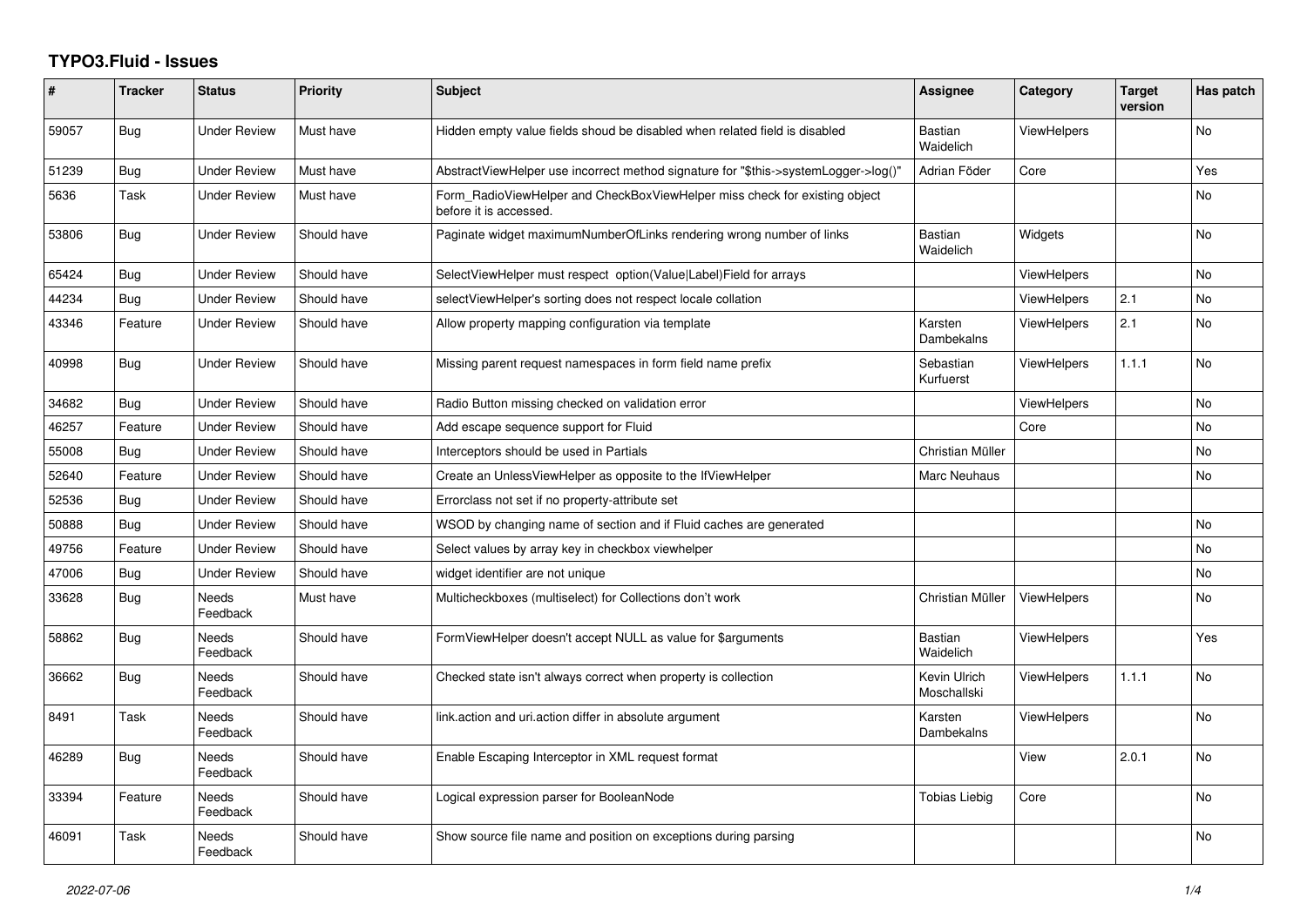| ∦     | <b>Tracker</b> | <b>Status</b>     | <b>Priority</b> | <b>Subject</b>                                                                                         | <b>Assignee</b>        | Category           | <b>Target</b><br>version | Has patch                    |
|-------|----------------|-------------------|-----------------|--------------------------------------------------------------------------------------------------------|------------------------|--------------------|--------------------------|------------------------------|
| 45345 | Feature        | Needs<br>Feedback | Should have     | Easy to use comments for fluid that won't show in output                                               |                        |                    |                          |                              |
| 3291  | Feature        | Needs<br>Feedback | Should have     | Cacheable viewhelpers                                                                                  |                        |                    |                          | No.                          |
| 8989  | Feature        | Needs<br>Feedback | Could have      | Search path for fluid template files                                                                   |                        | View               |                          | No.                          |
| 5933  | Feature        | Accepted          | Should have     | Optional section rendering                                                                             | Sebastian<br>Kurfuerst | ViewHelpers        |                          | No                           |
| 28551 | Bug            | Accepted          | Should have     | (v4) backport VHTest                                                                                   | Sebastian<br>Kurfuerst |                    |                          | No                           |
| 9005  | Feature        | Accepted          | Could have      | Fluid Template Analyzer (FTA)                                                                          | Sebastian<br>Kurfuerst |                    |                          |                              |
| 45384 | Bug            | New               | Must have       | Persisted entity object in widget-configuration cannot be deserialized (after reload)                  |                        | Widgets            | 2.0.1                    | No                           |
| 60856 | Bug            | New               | Must have       | Target attribute not supported by the form viewhelper                                                  |                        | ViewHelpers        |                          | Yes                          |
| 51100 | Feature        | New               | Must have       | Links with absolute URI should have the option of URI Scheme                                           |                        | ViewHelpers        |                          | No                           |
| 40064 | Bug            | New               | Must have       | Multiselect is not getting persisted                                                                   |                        | ViewHelpers        |                          | No                           |
| 38369 | Bug            | New               | Must have       | Resource ViewHelpers should not fall back to request package                                           |                        | View               |                          | No                           |
| 33551 | Bug            | New               | Must have       | View helper values break out of a partial scope                                                        | Sebastian<br>Kurfuerst | Core               |                          | No                           |
| 27607 | Bug            | New               | Must have       | Make Fluid comparisons work when first element is STRING, second is NULL.                              |                        | Core               |                          | No                           |
| 57885 | Bug            | New               | Must have       | Inputs are cleared from a second form if the first form produced a vallidation error                   |                        |                    |                          | No                           |
| 49038 | Bug            | New               | Must have       | form.select does not select the first item if prependOptionValue is used                               |                        |                    |                          | No.                          |
| 36655 | Bug            | New               | Should have     | Pagination Links                                                                                       |                        | Widgets            |                          | No                           |
| 31955 | Feature        | New               | Should have     | f:uri.widget                                                                                           |                        | Widgets            |                          | No                           |
| 60003 | Feature        | New               | Should have     | Add required-Attribute to f:form.password                                                              |                        | ViewHelpers        |                          | No                           |
| 54284 | Bug            | New               | Should have     | Default Option for Switch/Case VH                                                                      |                        | ViewHelpers        |                          | No                           |
| 54195 | Task           | New               | Should have     | Rename and move FormViewHelper's errorClass value, currently 'f3-form-error'                           | Adrian Föder           | ViewHelpers        |                          | No                           |
| 49600 | Bug            | New               | Should have     | f:form tag shown as a HTML on frontend                                                                 |                        | ViewHelpers        |                          | No                           |
| 39936 | Feature        | New               | Should have     | registerTagAttribute should handle default values                                                      |                        | ViewHelpers        |                          | No                           |
| 37619 | <b>Bug</b>     | New               | Should have     | Fatal Error when using variable in name attribute of Section ViewHelper                                |                        | ViewHelpers        |                          | $\operatorname{\mathsf{No}}$ |
| 36410 | Feature        | New               | Should have     | Allow templates to send arguments back to layout                                                       |                        | <b>ViewHelpers</b> |                          | No                           |
| 30937 | Bug            | New               | Should have     | CropViewHelper stringToTruncate can't be supplied so it can't be easily extended                       |                        | ViewHelpers        |                          | Yes                          |
| 10911 | Task           | New               | Should have     | Tx_Fluid_ViewHelpers_Form_AbstractFormViewHelper->renderHiddenIdentityField<br>should be more reliable |                        | ViewHelpers        |                          | No                           |
| 9950  | Task           | New               | Should have     | Binding to nested arrays impossible for form-elements                                                  |                        | ViewHelpers        |                          |                              |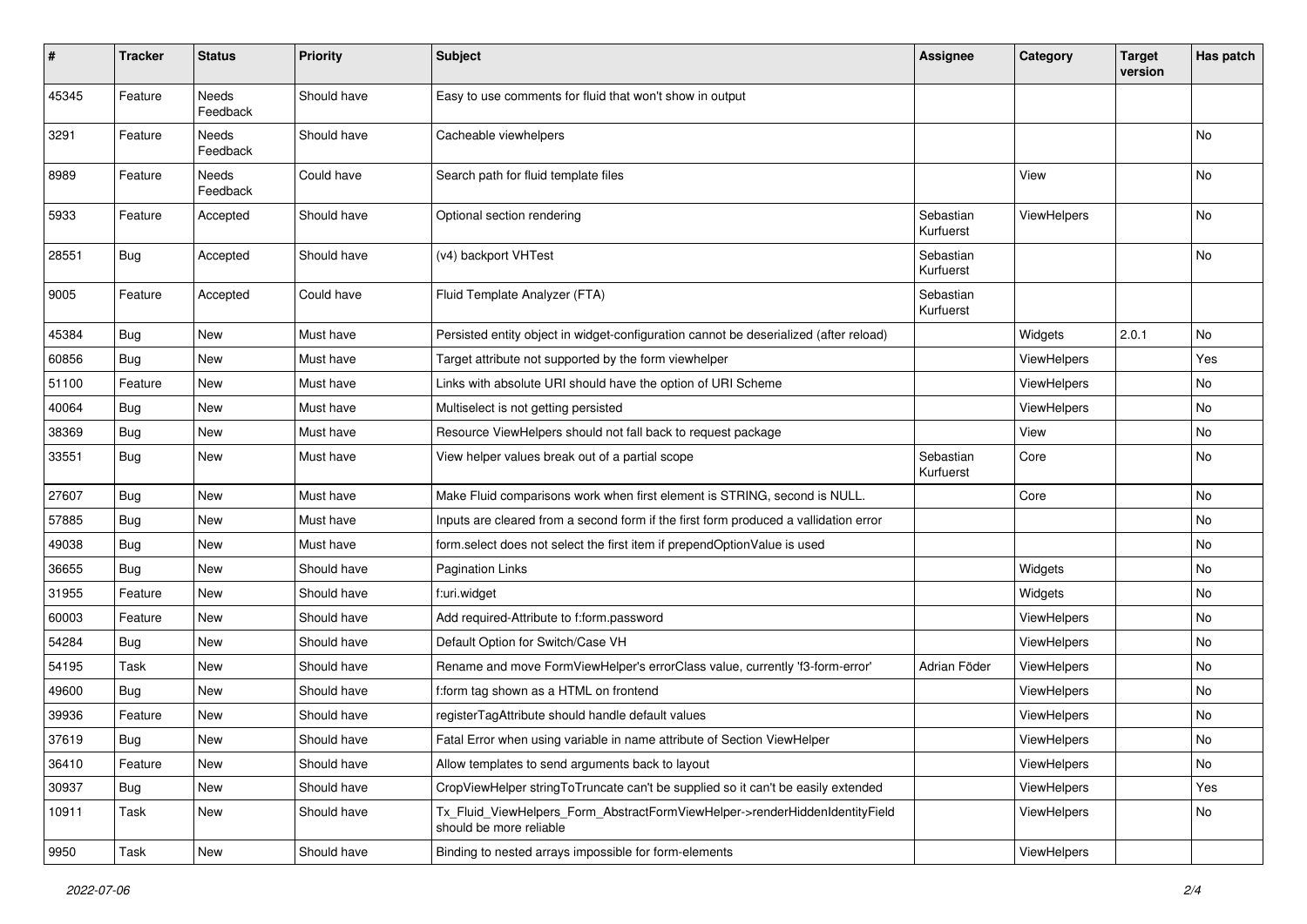| #     | <b>Tracker</b> | <b>Status</b> | Priority    | Subject                                                                                                     | <b>Assignee</b>        | Category    | <b>Target</b><br>version | Has patch |
|-------|----------------|---------------|-------------|-------------------------------------------------------------------------------------------------------------|------------------------|-------------|--------------------------|-----------|
| 8648  | Bug            | New           | Should have | format.crop ViewHelper should support all features of the crop stdWrap function                             |                        | ViewHelpers |                          | <b>No</b> |
| 45394 | Task           | New           | Should have | Forwardport Unit test for standalone view                                                                   |                        | View        |                          | No        |
| 43072 | Task           | New           | Should have | Remove TOKENS for adding templates fallback in Backporter                                                   |                        | View        |                          | No        |
| 39990 | Bug            | New           | Should have | Same form twice in one template: hidden fields for empty values are only rendered<br>once                   |                        | Core        |                          | No        |
| 32035 | Task           | New           | Should have | Improve fluid error messages                                                                                |                        | Core        |                          | Yes       |
| 12863 | Bug            | New           | Should have | Attributes of a viewhelper can't contain a '-'                                                              | Sebastian<br>Kurfuerst | Core        |                          | No        |
| 4704  | Feature        | <b>New</b>    | Should have | Improve parsing exception messages                                                                          |                        | Core        |                          |           |
| 3481  | Bug            | New           | Should have | Use ViewHelperVariableContainer in PostParseFacet                                                           |                        | Core        |                          | <b>No</b> |
| 60271 | Feature        | New           | Should have | Paginate viewhelper, should also support arrays                                                             |                        |             |                          | No        |
| 58983 | Bug            | New           | Should have | format.date does not respect linebreaks and throws exception                                                |                        |             |                          | No        |
| 58921 | Bug            | New           | Should have | f:form.* VHs crash if NOT inside f:form but followed by f:form                                              |                        |             |                          | No        |
| 56237 | Task           | New           | Should have | in-line (Condition) View Helpers should not evaluate on parsing                                             |                        |             |                          | <b>No</b> |
| 52591 | <b>Bug</b>     | New           | Should have | The Pagination Widget broken for joined objects                                                             |                        |             |                          | No        |
| 52419 | Bug            | New           | Should have | Wrong PHPDocs notation for default value inline f:translate viewhelper                                      |                        |             | 2.0                      | No        |
| 51277 | Feature        | New           | Should have | ViewHelper context should be aware of actual file occurrence                                                |                        |             |                          | No        |
| 47669 | Task           | New           | Should have | FormViewHelper does not define the default request method                                                   |                        |             |                          | No        |
| 46545 | Feature        | New           | Should have | Better support for arrays in options of SelectViewHelper                                                    |                        |             |                          | No        |
| 45153 | Feature        | New           | Should have | f:be.menus.actionMenuItem - Detection of the current select option is insufficient                          |                        |             |                          | No        |
| 43071 | Task           | New           | Should have | Remove TOKENS for adding fallback teplates in B                                                             |                        |             |                          | No        |
| 42743 | Task           | New           | Should have | Remove inline style for hidden form fields                                                                  |                        |             |                          | No        |
| 42397 | Feature        | New           | Should have | Missing viewhelper for general links                                                                        |                        |             |                          | No        |
| 40081 | Feature        | New           | Should have | Allow assigned variables as keys in arrays                                                                  |                        |             |                          | No        |
| 38130 | Feature        | New           | Should have | Checkboxes and multiple select fields should have an assignable default value                               |                        |             |                          | No        |
| 37095 | Feature        | New           | Should have | It should be possible to set a different template on a Fluid TemplateView inside an<br>action               | Christopher<br>Hlubek  |             |                          | <b>No</b> |
| 33215 | Feature        | New           | Should have | RFC: Dynamic values in ObjectAccess paths                                                                   |                        |             |                          | No        |
| 28554 | Bug            | New           | Should have | (v4) implement feature flag to disable caching                                                              |                        |             |                          | No        |
| 28553 | Bug            | New           | Should have | improve XHProf test setup                                                                                   |                        |             |                          | No        |
| 28552 | <b>Bug</b>     | New           | Should have | (v5) write ViewHelper test for compiled run; adjust functional test to do two passes<br>(uncached & cached) |                        |             |                          | No        |
| 28550 | Bug            | New           | Should have | (v4) make widgets cacheable, i.e. not implement childnodeaccess interface                                   |                        |             |                          | No        |
| 28549 | Bug            | New           | Should have | make widgets cacheable, i.e. not implement childnodeaccess interface                                        |                        |             |                          | No        |